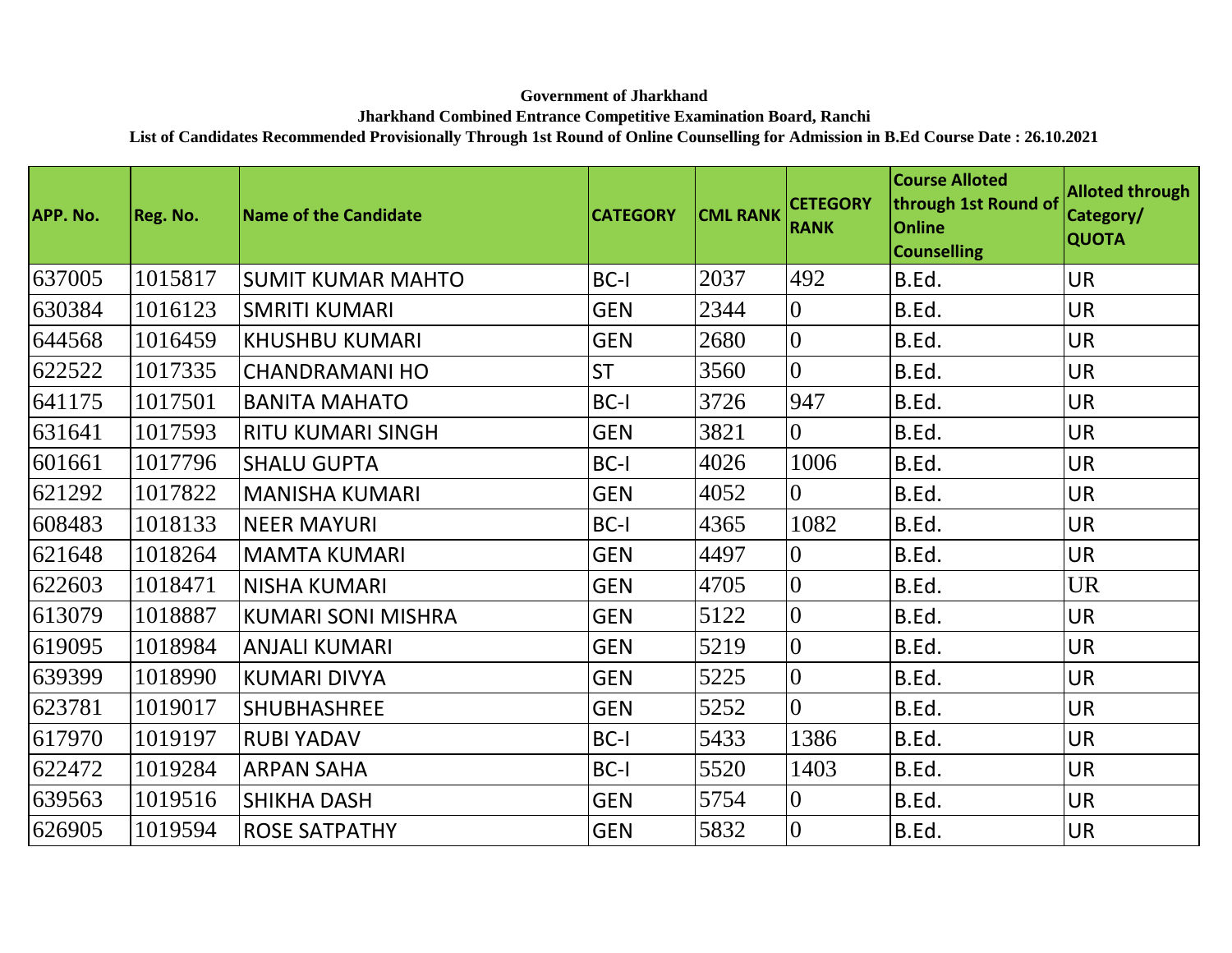| 610542 | 1019768 | BHARTI MAHATO              | BC-I       | 6006 | 1531           | B.Ed. | <b>UR</b>   |
|--------|---------|----------------------------|------------|------|----------------|-------|-------------|
| 639000 | 1020185 | <b>NIRU KUMARI</b>         | BC-I       | 6425 | 1639           | B.Ed. | <b>UR</b>   |
| 635449 | 1020190 | <b>HEENA MAHATO</b>        | BC-I       | 6430 | 1643           | B.Ed. | <b>UR</b>   |
| 609276 | 1020321 | NARMADA MAHATO             | BC-I       | 6561 | 1676           | B.Ed. | <b>UR</b>   |
| 627863 | 1020335 | NIKITA SARANGI             | <b>GEN</b> | 6575 | $\overline{0}$ | B.Ed. | <b>UR</b>   |
| 601963 | 1020563 | <b>GITA MISRA</b>          | <b>GEN</b> | 6805 | $\overline{0}$ | B.Ed. | <b>UR</b>   |
| 632550 | 1020609 | <b>SUSHMA MAHATO</b>       | BC-I       | 6851 | 1767           | B.Ed. | <b>UR</b>   |
| 601493 | 1020612 | <b>PUJA KUMARI MANDAL</b>  | <b>GEN</b> | 6854 | $\overline{0}$ | B.Ed. | <b>UR</b>   |
| 611198 | 1020824 | SHILPI KUMARI SINGH        | <b>GEN</b> | 7069 | $\overline{0}$ | B.Ed. | <b>UR</b>   |
| 637751 | 1020869 | <b>BASANT GAGRAI</b>       | <b>ST</b>  | 7115 | $\overline{0}$ | B.Ed. | <b>UR</b>   |
| 609541 | 1020928 | <b>SEEMA MAHATO</b>        | BC-I       | 7174 | 1840           | B.Ed. | <b>UR</b>   |
| 611538 | 1021059 | <b>ISHA GUPTA</b>          | <b>GEN</b> | 7306 | $\overline{0}$ | B.Ed. | <b>UR</b>   |
| 610807 | 1021062 | <b>SACHIN KUMAR</b>        | BC-I       | 7309 | $\overline{0}$ | B.Ed. | <b>UR</b>   |
| 611958 | 1021140 | <b>CHITRAREKHA MAHATO</b>  | BC-I       | 7387 | 1896           | B.Ed. | <b>UR</b>   |
| 614528 | 1021207 | <b>PRIYANKA SINGH</b>      | <b>GEN</b> | 7454 | $\overline{0}$ | B.Ed. | <b>UR</b>   |
| 640954 | 1021425 | <b>BISHWAKETU KAIBARTA</b> | <b>GEN</b> | 7675 | $\overline{0}$ | B.Ed. | <b>UR</b>   |
| 616503 | 1021484 | PRIYANKA KUMARI            | <b>GEN</b> | 7733 | $\overline{0}$ | B.Ed. | <b>UR</b>   |
| 626871 | 1021703 | ANAMIKA                    | BC-I       | 7953 | 2046           | B.Ed. | <b>UR</b>   |
| 600276 | 1021868 | <b>YOGENDRA</b>            | BC-I       | 8119 | 2097           | B.Ed. | <b>UR</b>   |
| 636381 | 1021869 | <b>MANAS SAHU</b>          | BC-I       | 8120 | 2098           | B.Ed. | <b>UR</b>   |
| 606425 | 1021901 | <b>SWATI KUMARI</b>        | <b>GEN</b> | 8153 | $\overline{0}$ | B.Ed. | <b>UR</b>   |
| 603829 | 1021975 | SUJATA MUNDRI              | <b>ST</b>  | 8227 | 908            | B.Ed. | <b>ST</b>   |
| 623360 | 1021994 | <b>SWEETY HAIBURU</b>      | <b>ST</b>  | 8246 | 912            | B.Ed. | <b>ST</b>   |
| 605665 | 1022089 | <b>RAJESH KUMAR MAHATO</b> | BC-I       | 8341 | 2157           | B.Ed. | BC-I        |
| 618131 | 1022170 | LAKSHMIKANTKAIBARTTA       | BC-I       | 8423 | 2181           | B.Ed. | <b>BC-I</b> |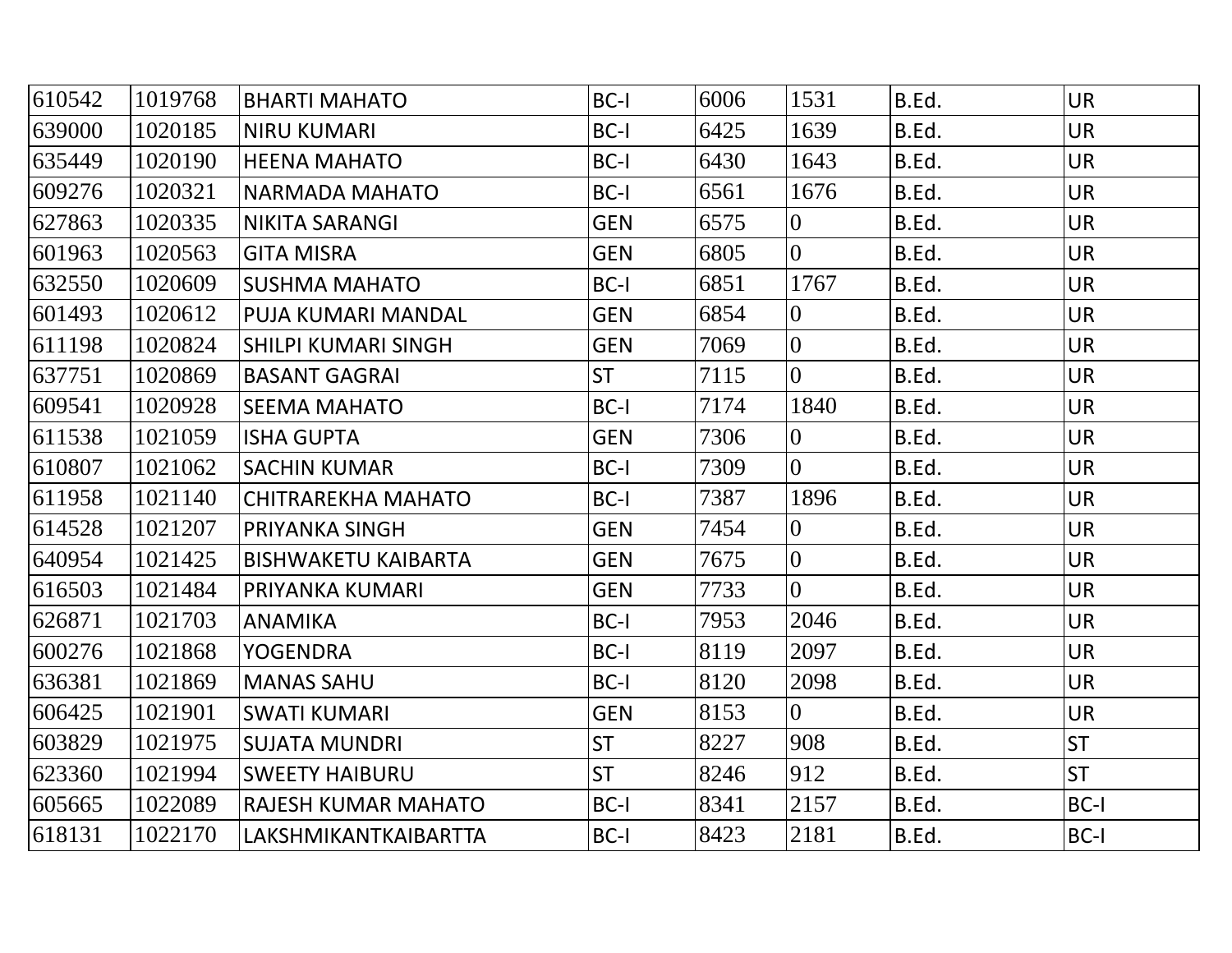| 645978 | 923600  | <b>SAGUN MURMU</b>         | <b>ST</b>  | 8508  | 954            | B.Ed. | <b>ST</b>  |
|--------|---------|----------------------------|------------|-------|----------------|-------|------------|
| 622066 | 1022268 | <b>SANATAN MAHTO</b>       | BC-I       | 8523  | 2216           | B.Ed. | BC-I       |
| 619876 | 1022695 | <b>DEEPTI KUMARI GOPE</b>  | BC-I       | 8954  | 2346           | B.Ed. | BC-I       |
| 634908 | 1022707 | <b>VISHWA RANJANMAHATO</b> | BC-I       | 8966  | 2350           | B.Ed. | BC-I       |
| 621543 | 1023041 | ANUJ KUMARPRADHAN          | BC-I       | 9302  | 2458           | B.Ed. | BC-I       |
| 617360 | 1023107 | <b>DEVJEET SINGH</b>       | <b>ST</b>  | 9368  | 1099           | B.Ed. | <b>ST</b>  |
| 633220 | 1023532 | <b>MARSA KANDULNA</b>      | <b>ST</b>  | 9798  | 1171           | B.Ed. | <b>ST</b>  |
| 609014 | 1024097 | <b>GEETA PURTY</b>         | <b>ST</b>  | 10370 | 1256           | B.Ed. | <b>ST</b>  |
| 647035 | 1024107 | <b>SUNITA KUMARI</b>       | <b>ST</b>  | 10380 | 1259           | B.Ed. | <b>ST</b>  |
| 613837 | 1024287 | DINTA SUSHMA TOPPO         | <b>ST</b>  | 10562 | 1288           | B.Ed. | <b>ST</b>  |
| 615578 | 1025620 | <b>DINESH HONHAGA</b>      | <b>ST</b>  | 11906 | 1551           | B.Ed. | <b>ST</b>  |
| 639611 | 1025808 | <b>NEETA LAGURI</b>        | <b>ST</b>  | 12096 | 1585           | B.Ed. | <b>ST</b>  |
| 615051 | 1025829 | <b>ANJU TIU</b>            | <b>ST</b>  | 12117 | 1588           | B.Ed. | <b>ST</b>  |
| 628277 | 1025908 | <b>SANGEETA MARDI</b>      | <b>ST</b>  | 12196 | 1599           | B.Ed. | <b>ST</b>  |
| 606080 | 1026027 | <b>SALMA HEMBROM</b>       | <b>ST</b>  | 12316 | 1631           | B.Ed. | <b>ST</b>  |
| 606073 | 1026375 | <b>MANISHA SAWAIYAN</b>    | <b>ST</b>  | 12666 | 1694           | B.Ed. | <b>ST</b>  |
| 605226 | 1026414 | <b>KUMARI RINA MAHATO</b>  | <b>EWS</b> | 12705 | $\overline{0}$ | B.Ed. | <b>EWS</b> |
| 612235 | 1026901 | <b>MAMTA SAWAIYAN</b>      | <b>ST</b>  | 13195 | 1794           | B.Ed. | <b>ST</b>  |
| 600270 | 1026907 | <b>SUSHILA BANRA</b>       | <b>ST</b>  | 13201 | 1798           | B.Ed. | <b>ST</b>  |
| 625508 | 1027355 | <b>MEENA TUBID</b>         | <b>ST</b>  | 13654 | 1879           | B.Ed. | <b>ST</b>  |
| 628639 | 1027824 | <b>PINKY LAGURI</b>        | <b>ST</b>  | 14125 | 1967           | B.Ed. | <b>ST</b>  |
| 642442 | 1027929 | <b>RAMESH ORAON</b>        | <b>ST</b>  | 14230 | 1987           | B.Ed. | <b>ST</b>  |
| 620834 | 1028093 | <b>KANAKLATA GODSORA</b>   | <b>ST</b>  | 14396 | 2022           | B.Ed. | <b>ST</b>  |
| 603656 | 1028654 | <b>TULIKA PRAMANIK</b>     | BC-II      | 14959 | 2240           | B.Ed. | BC-II      |
| 605230 | 1028887 | <b>KUMARI RIMPA MAHATO</b> | <b>EWS</b> | 15196 | $\overline{0}$ | B.Ed. | <b>EWS</b> |